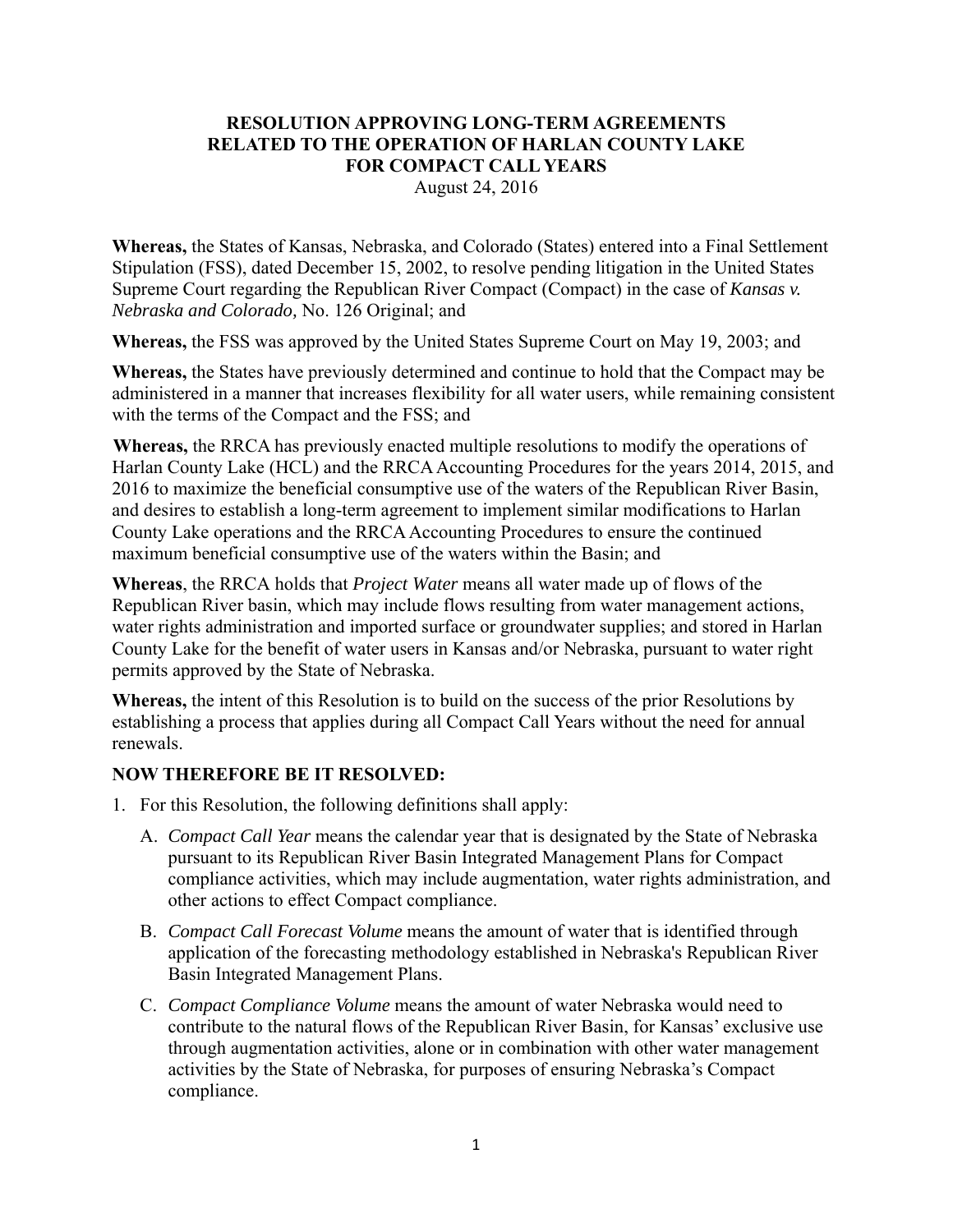- D. *Kansas Account* means an account that shall store all Project Water made available for the exclusive use by the Kansas Bostwick Irrigation District (KBID), and water supplies previously available to KBID under Warren Act Contract(s) existing as of the date of this Resolution.
- E. *Kansas Supplemental Account* means an account that shall store water supplies not in the Kansas Account and which shall be for use outside of KBID within the state of Kansas.
- F. *Remaining Compact Compliance Volume* means the portion of a previous year's Compact Compliance Volume retained for Kansas' use in a subsequent Compact Call Year subject to the conditions of Provisions 5 and 10.
- 2. Nebraska may supplement the natural flows of the Republican River Basin through augmentation discharges, alone or in combination with other water management activities beginning October 1 of the year preceding the year which is designated as a Compact Call Year and until such time as necessary to provide the Remaining Compact Compliance Volume, subject to the terms of Provision 5 and 10.
- 3. Prior to October 1 of each Compact Call Year, Kansas and Nebraska shall meet to discuss the preliminary Compact Call Forecast Volume and the projected water supply available for irrigation within HCL for the upcoming year, and establish the portion of the Remaining Compact Compliance Volume that will be utilized to meet the conditions of Provisions 5 and 6.
- 4. Nebraska shall establish, pursuant to the Integrated Management Plans, the Compact Call Forecast Volume no later than December 31 of each year.
- 5. Nebraska shall make good faith efforts to ensure that, no later than June 1 of each Compact Call Year, the Kansas Account contains not less than the amount of water established by October 1 of the previous year as described in Provision 3 subject to Nebraska's operational capacity.
- 6. Upon Kansas's request any portion of Remaining Compact Compliance Volume shall be administered to the Kansas Account or the Kansas Supplemental Account subject to Nebraska's operational capacity and Provision 3.
- 7. Water in the Kansas Supplemental Account shall not be considered part of the Kansas Account for the purposes of Provision 5. Evaporation from water stored in the Kansas Supplemental Account shall be exclusively charged to Kansas.
- 8. During Compact Call Years, Nebraska shall evaluate actual hydrologic conditions on a regular basis to estimate the Compact Compliance Volume. Beginning May 10 of each Compact Call Year, Nebraska shall provide the results of this estimate to Kansas and Colorado and to the United States not later than the tenth day of each month. Nebraska shall provide the other States the final Compact Compliance Volume no later than December 31 of each Compact Call Year.
- 9. The accounting offset, equal to the final Compact Compliance Volume, for Nebraska's compliance operations shall be recorded in the "Imported Water Supply Credit" column of Nebraska's Table 3c and Table 5e and "Imported Water Supply Credit Above Guide Rock" column of Nebraska's Table 5c. The computed water supply will be reduced by the amount of augmentation water contributed to the natural flows of each respective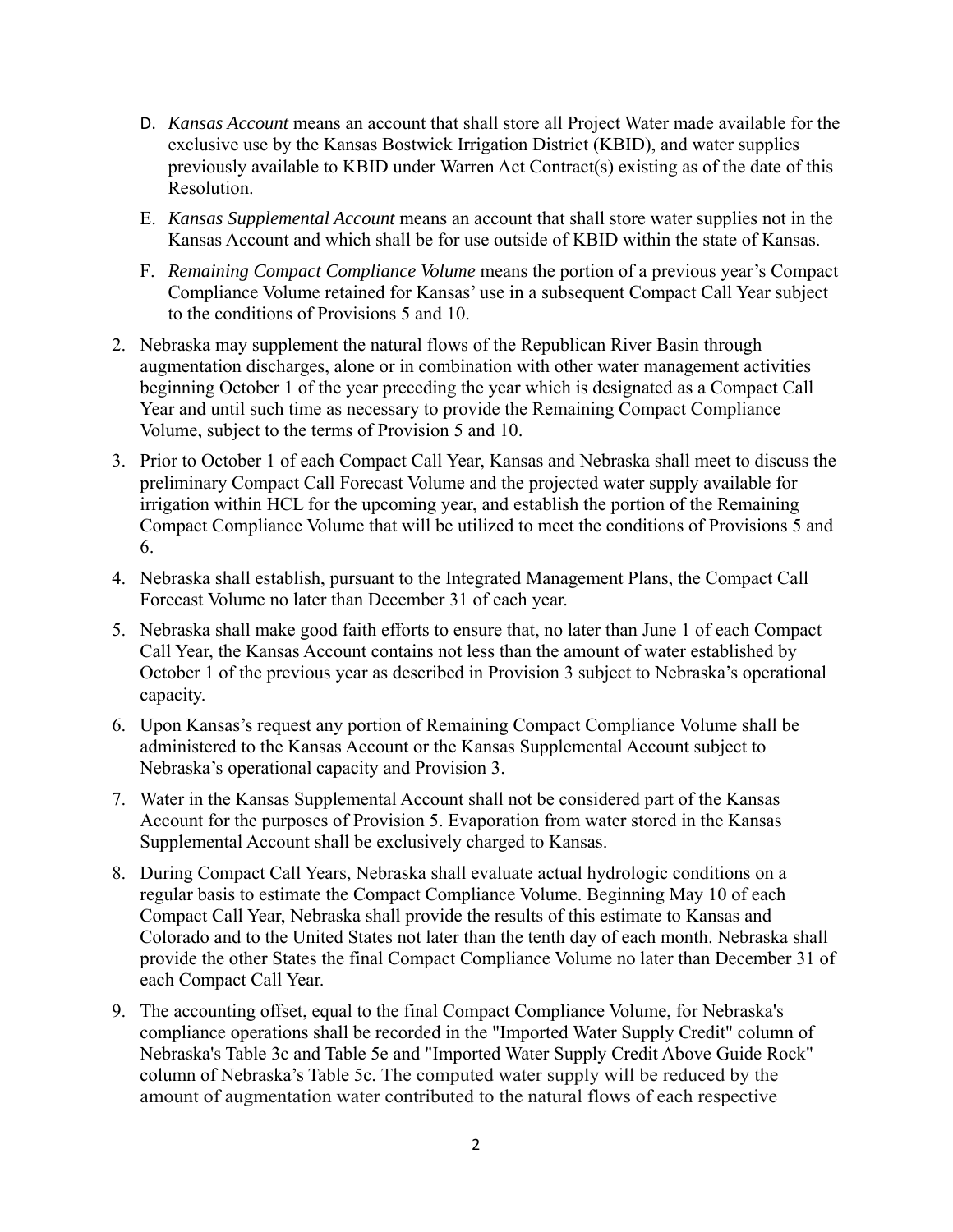subbasin for the years in which the augmentation water contributions occur. Additionally, in the event that water contributed to the Kansas Account is not beneficially consumed within the year that it is provided, the Computed Water Supply will be adjusted as necessary to ensure that Nebraska receives full credit for the Compact Compliance Volume in that Compact Call Year. Subsequent release of water from the Kansas Account that was not beneficially consumed in a Compact Call Year, but for which Nebraska received full credit in a prior year, shall not increase the Computed Water Supply or allocation, and for purposes of Compact accounting shall be the last Project Water released from the Kansas Account.

- 10. Should the balance of the Remaining Compact Compliance Volume be greater than zero on January 1 of any year not designated as a Compact Call Year then the balance shall immediately be reduced by twenty-percent, and an equal volumetric reduction shall be applied to the balance of the Remaining Compact Compliance Volume on January 1 of each of the four subsequent years.
- 11. The compliance tests outlined in Tables 5A 5E shall not apply when, on or before June 30:
	- A. the sum of all waters available for irrigation from Harlan County Lake, the Remaining Compact Compliance Volume, and the volume in the Kansas Supplemental Account, is greater than or equal to 119,000 acre-feet; or
	- B. the sum of the Kansas Account and Kansas Supplemental Account is greater than or equal to 68,000 acre-feet.
- 12. The RRCA agrees that if a state is developing or considering a management strategy, including supplementing the basin's natural water supply that may impact the availability, usability or timing of the water supply of another state, that state will share the concepts of the management strategy with the other States.
- 13. The RRCA is committed to the establishment of water storage accounts for Kansas and Nebraska in HCL. The RRCA agrees to cooperate on working with the United States and the Nebraska Bostwick Irrigation District and the Kansas Bostwick Irrigation District (Districts) to establish these accounts.
- 14. The RRCA Commissioners hereby agree that compliance with this Resolution constitutes compliance with the Final Settlement Stipulation and Republican River Compact.
- 15. Re-examination and Termination.
	- A. The States agree to re-examine the terms of this Resolution to ensure they are being implemented as intended and with the desired effect not later than April 1, 2020.
	- B. The terms of this Resolution shall remain in full force and effect until terminated by election of one or more States, which termination may be effectuated on the following conditions:
		- i. The terminating State must provide a written Notice of Intent to Terminate to the RRCA not later than October 1 of the year in which a State desires to issue a Notice;
		- ii. The terms of this Resolution shall remain in full force and effect through December 31 of the second full year following the RRCA's receipt of a Notice of Intent to Terminate.